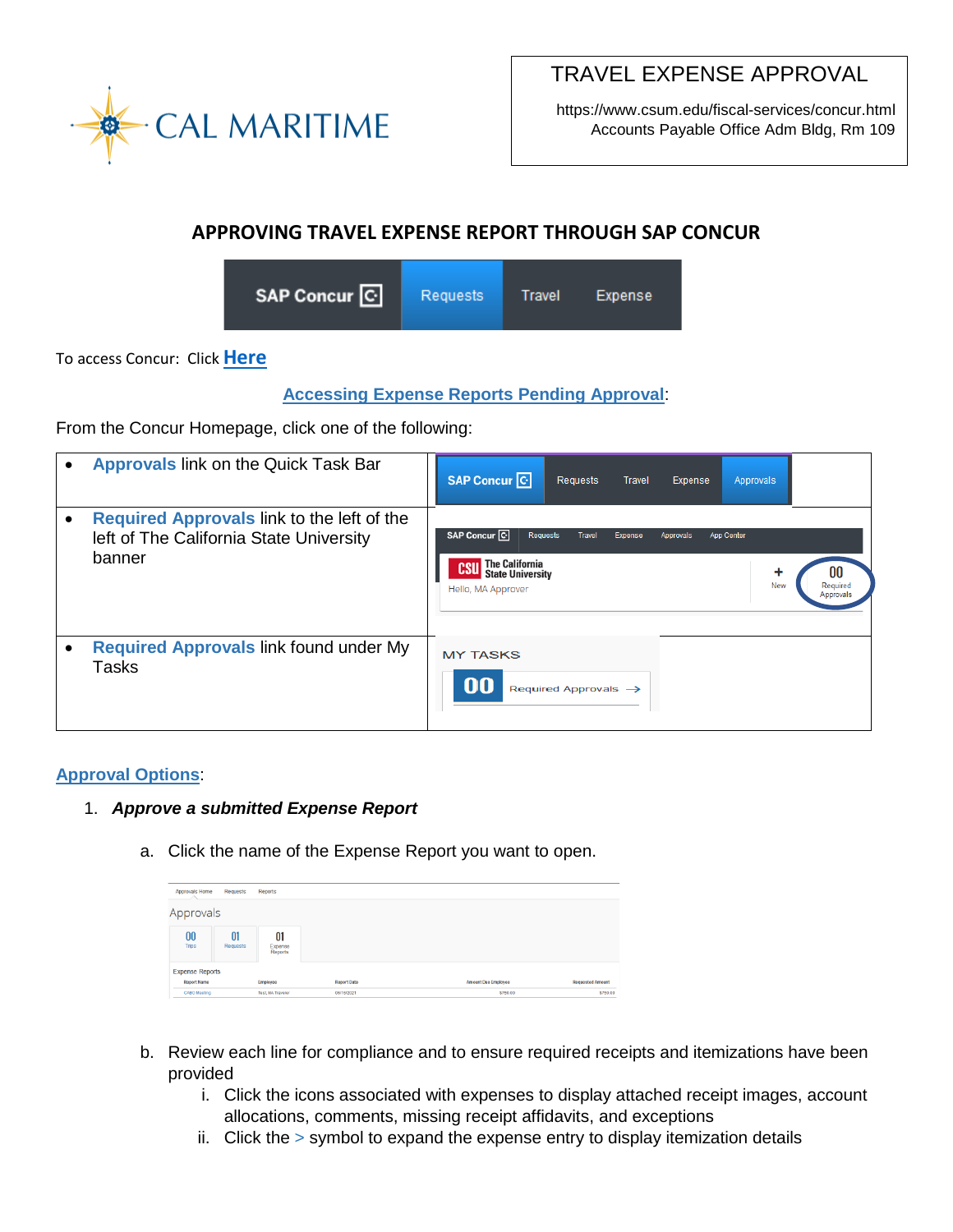#### Expense Approval

| Details v<br>Print / Email *<br>Summary<br>Receipts v |          |                        |                     |                        |                         |                         |                     |          |
|-------------------------------------------------------|----------|------------------------|---------------------|------------------------|-------------------------|-------------------------|---------------------|----------|
|                                                       | Expenses | <b>Transaction Dat</b> | <b>Expense Type</b> | <b>Enter Vendor N</b>  | <b>Additional Infor</b> | <b>City of Purchase</b> | <b>Payment Type</b> | Amount A |
|                                                       | Ø        | 07/07/2021             | Hotel/Lodging       | <b>Marriott Hotels</b> |                         | Long Beach, Ca          | Out of Pocket       | \$600.00 |
|                                                       |          |                        |                     |                        |                         |                         |                     |          |

iii. Click Details, Allocations to view account allocations for the entire report

| Summary           | Details v<br>Receipts v      | Print / Email *   |                        |                         |                         |                     |               |                       |
|-------------------|------------------------------|-------------------|------------------------|-------------------------|-------------------------|---------------------|---------------|-----------------------|
| Expenses          | Report<br>Report Header      |                   |                        |                         |                         |                     |               | View $\star$ $\prec$  |
|                   |                              | ense Type         | <b>Enter Vendor N</b>  | <b>Additional Infor</b> | <b>City of Purchase</b> | <b>Payment Type</b> | <b>Amount</b> | <b>Adjusted Clain</b> |
| $\Omega$          | Totals                       | <b>BI/Lodging</b> | <b>Marriott Hotels</b> |                         | Long Beach, Ca          | Out of Pocket       | \$600.00      |                       |
| $\bm{\bm{\circ}}$ | Audit Trail<br>Approval Flow | ire               | United Airlines        |                         | Long Beach, Ca          | Out of Pocket       | \$150.00      | \$15                  |
|                   | Comments                     |                   |                        |                         |                         |                     |               |                       |
|                   | Allocations                  |                   |                        |                         |                         |                     |               |                       |
|                   | Allocations                  |                   |                        |                         |                         |                     |               |                       |
|                   |                              |                   |                        |                         |                         |                     | TOTAL AMOUNT  | <b>TOTAL APPROVED</b> |

c. After reviewing all items, click **Approve**

### 2. *Send an Expense Report Back to the Employee* –

Approvers cannot modify expense reports. If the report requires correction, send it back to the Employee

- a. Click the name of the report you want to open
- b. Click Send Back to Employee / User

|                 | CABO Meeting [Test, MA Traveler]    |                      |                        |                  |                              |                     |          |             | Send Back to User                                | Approve & Forward<br>Approve |
|-----------------|-------------------------------------|----------------------|------------------------|------------------|------------------------------|---------------------|----------|-------------|--------------------------------------------------|------------------------------|
| Summary         | Details *<br>Receipts v             | Print / Email *      |                        |                  |                              |                     |          |             |                                                  |                              |
| <b>Expenses</b> | <b>Transaction Dat Expense Type</b> |                      | <b>Enter Vendor N</b>  | Additional Infor | <b>City of Purchase</b>      | <b>Payment Type</b> |          | View *<br>《 | Summary<br>Amount Adjusted Claim. Report Summary |                              |
| > O             | 07/07/2021                          | <b>Hotel/Lodging</b> | <b>Marriott Hotels</b> |                  | Long Beach, Ca Out of Pocket |                     | \$600.00 |             | <b>Report Totals</b>                             |                              |
| Ø               | 07/07/2021                          | Airfare              | United Airlines        |                  | Long Beach, Ca Out of Pocket |                     | \$150.00 | \$150.      | <b>Amount Due Company</b>                        | <b>Amount Due Employee</b>   |
|                 |                                     |                      |                        |                  |                              |                     |          |             | \$0.00                                           | \$750.00                     |

c. Use the Comment field in the Send Back Report window to explain the reason the report is being returned to the employee, then click OK

### **COST OBJECT APPROVER = Delegation of Authority (DOA)**

- When entering an expense report, the Concur system allows you to charge to one or multiple chartfield designations (split by amount or %).
- If expenses are shared between a home department and an outside department, upon submission, the expense report will simultaneously forward to the appropriate approving authority for that chartfield designation.
- Each approver can take individual action on the expense report, but the report will not forward to Payment Processing for final review until it has been approved by all appropriate approvers.